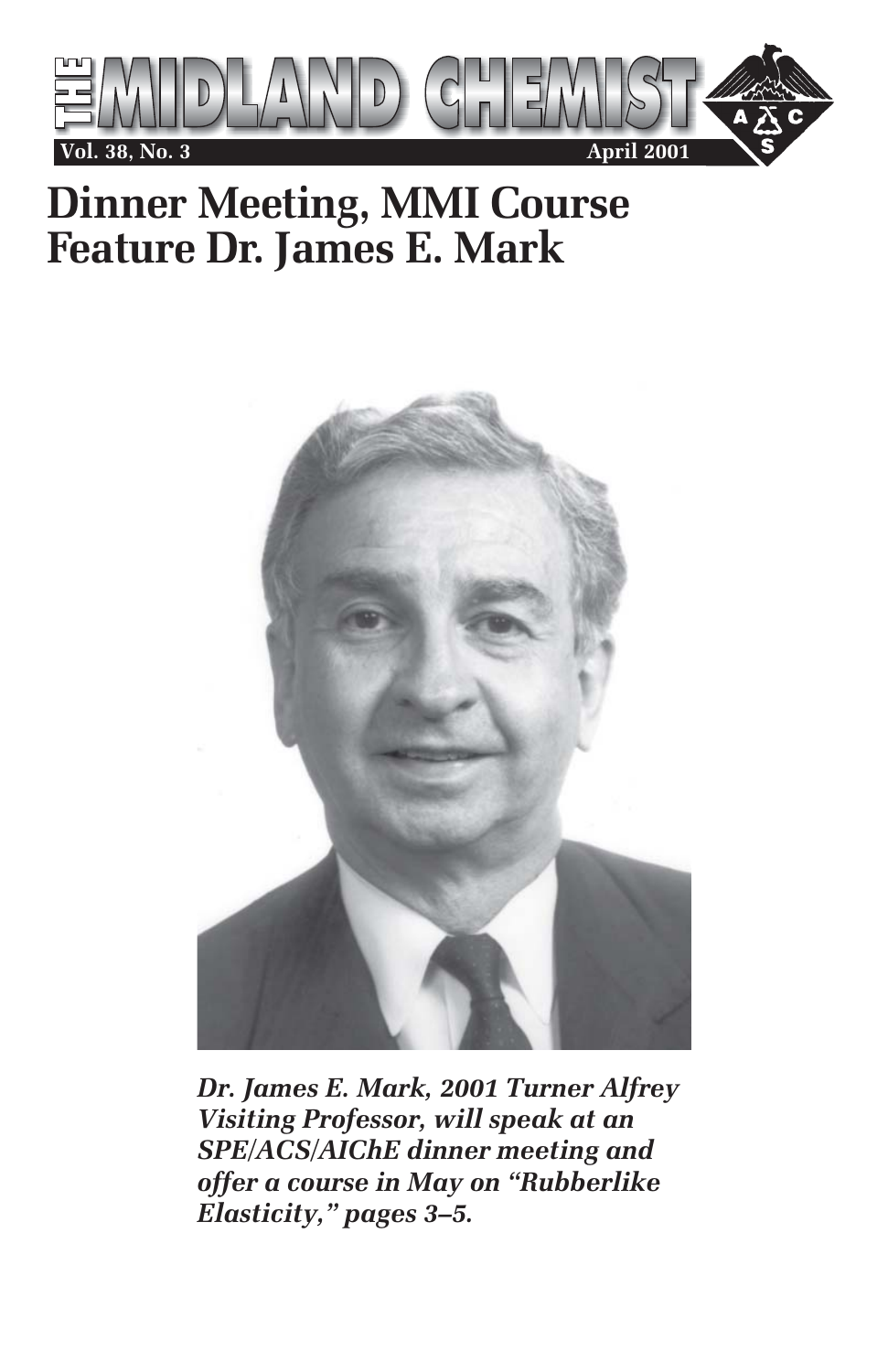

Volume 38, Number 3 April 2001

### *In This Issue...*

| Chair Column: Dinner with Camp Successful, Informative  1               |  |
|-------------------------------------------------------------------------|--|
|                                                                         |  |
|                                                                         |  |
|                                                                         |  |
|                                                                         |  |
| Tenth Annual Spring Science Education Recognition Dinner  7             |  |
| Call for Nominations: Salutes to Excellence Program Recognizes Positive |  |
|                                                                         |  |
|                                                                         |  |
|                                                                         |  |
| Important Dates on the ACS Midland Section Calendar  10                 |  |

*The Midland Chemist* is published eight times a year by the Midland Section of the American Chemical Society.

American Chemical Society Midland Section PO Box 2695 Midland, MI 48641-2695 http://membership.acs.org/M/Midl

#### *Volunteer Staff*

| 517-832-7485                   |  |
|--------------------------------|--|
| ann.birch@editech-mi.com       |  |
| Vicki Sible Coordinator        |  |
|                                |  |
|                                |  |
| James R. Birch  Design, layout |  |

Please submit all articles and photographs to the editor, Ann Birch. Instructions for article submission are on the Midland Section web site, as is contact information for other staff members. Authors can also contact Ann directly with any questions.

Neither *The Midland Chemist*, nor the Midland Section, nor the American Chemical Society assumes any responsibility for the statements and opinions advanced by contributors of or to *The Midland Chemist*.

© Copyright 2001 Midland Section of the American Chemical Society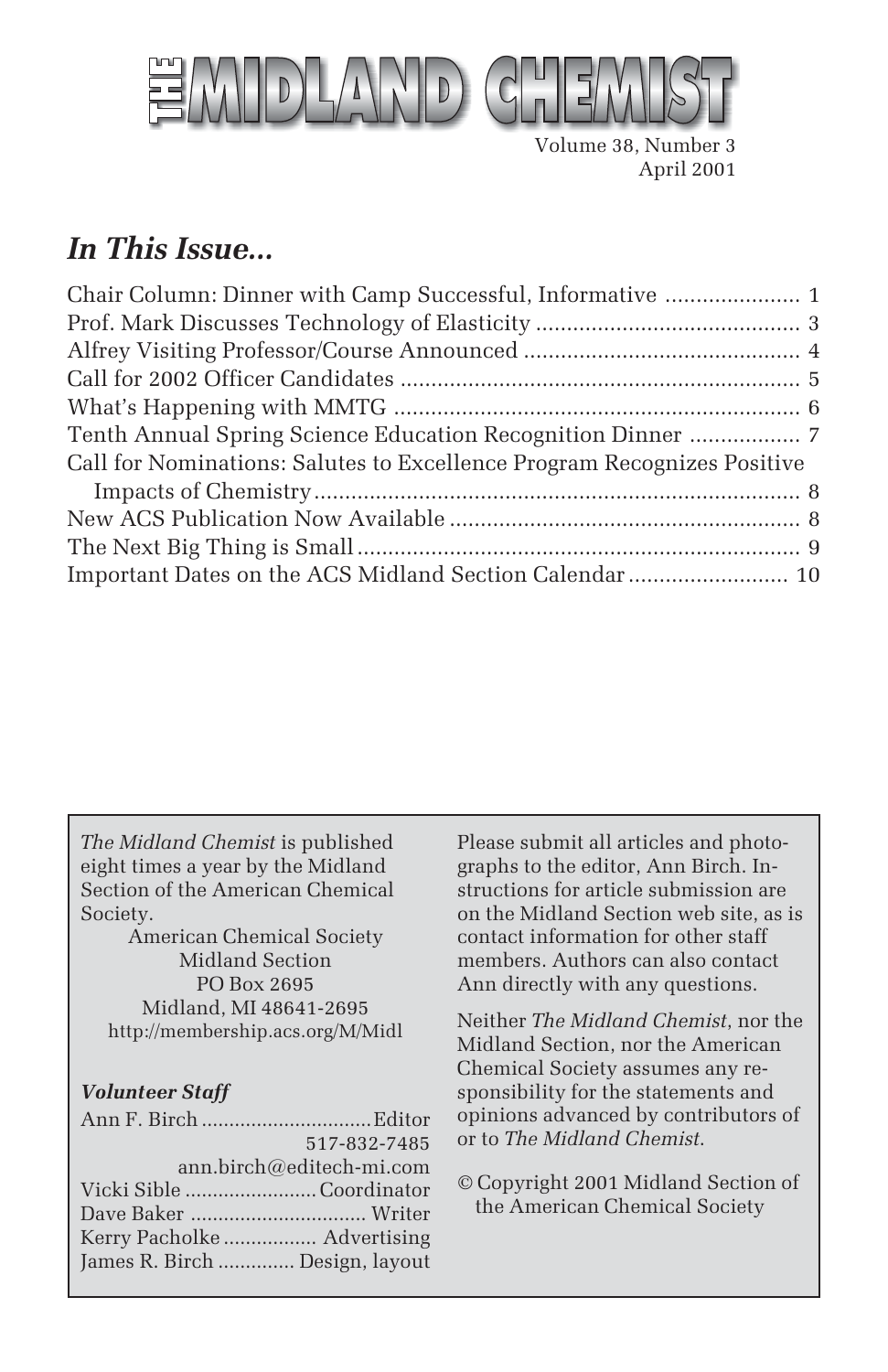#### *Chair Column*

## **Dinner with Camp Successful, Informative**

**E**ighteen people were in attendance for the

ner with, and talk by, U.S. Representative Dave Camp on February 21 at the Valley Plaza Convention Center. It was a most enjoyable evening. My most sincere congratulations to Walt Rupprecht (Chair, Government Affairs Committee) and Pat Cannady (Program Chair) for developing a great program. Those of you out there who could have gone, but didn't, should feel pangs of regret for missing the event.

And, speaking of Dave Camp...this news will be old news by the time the *Midland Chemist* hits



George Eastland, Chair ACS Midland Section

your desk, but some of you may have missed it, so...Dave Camp has been named a recipient of the *NAM Award for Manufacturing Legislative Excellence.* The award acknowledges Rep. Camp's solid support for NAM's promanufacturing, pro-growth agenda. (Those last two sentences taken from the announcement of the award, sent by Arnold Allemang, Executive Vice President, The Dow Chemical Company, and Gary Anderson, President and CEO, Dow Corning Corporation.) The Dow Chemical Company had a reception on Monday, March 12, at the 47 Building Cafeteria, to honor Rep. Camp's efforts. I'd like to take this opportunity to offer my (belated) congratulations to Rep. Camp for his award. It is, I'm sure, very well deserved. We are fortunate to have individuals such as Rep. Camp represent us in Congress.

Did you know that ACS has a site called the "Virtual Campus"? Just go to http//www.acs.org/. Under "Build Your Career" click on "continuing education" and then "internet courses." From there you can enroll in the Virtual Campus. They list six courses currently available. Each charges a fee. The courses are as follows:

- 1. **Basic Statistical Analysis of Laboratory Data**. This course consists of four parts, with a total of fifteen modules. The total charge is \$395 (for ACS members), and each part costs \$115.
- 2. **Chemistry for the Non-Chemist**. This one is specifically designed for people who work in the chemical industry but who are not chemists. There are two parts—the first addressing atoms and molecules, and the second addressing organic and polymer chemistry. Each part costs \$95.
- 3. **Chemistry Laboratory Calculations**. This course has six parts, at \$25 per section. The first two parts consider elementary math/science con-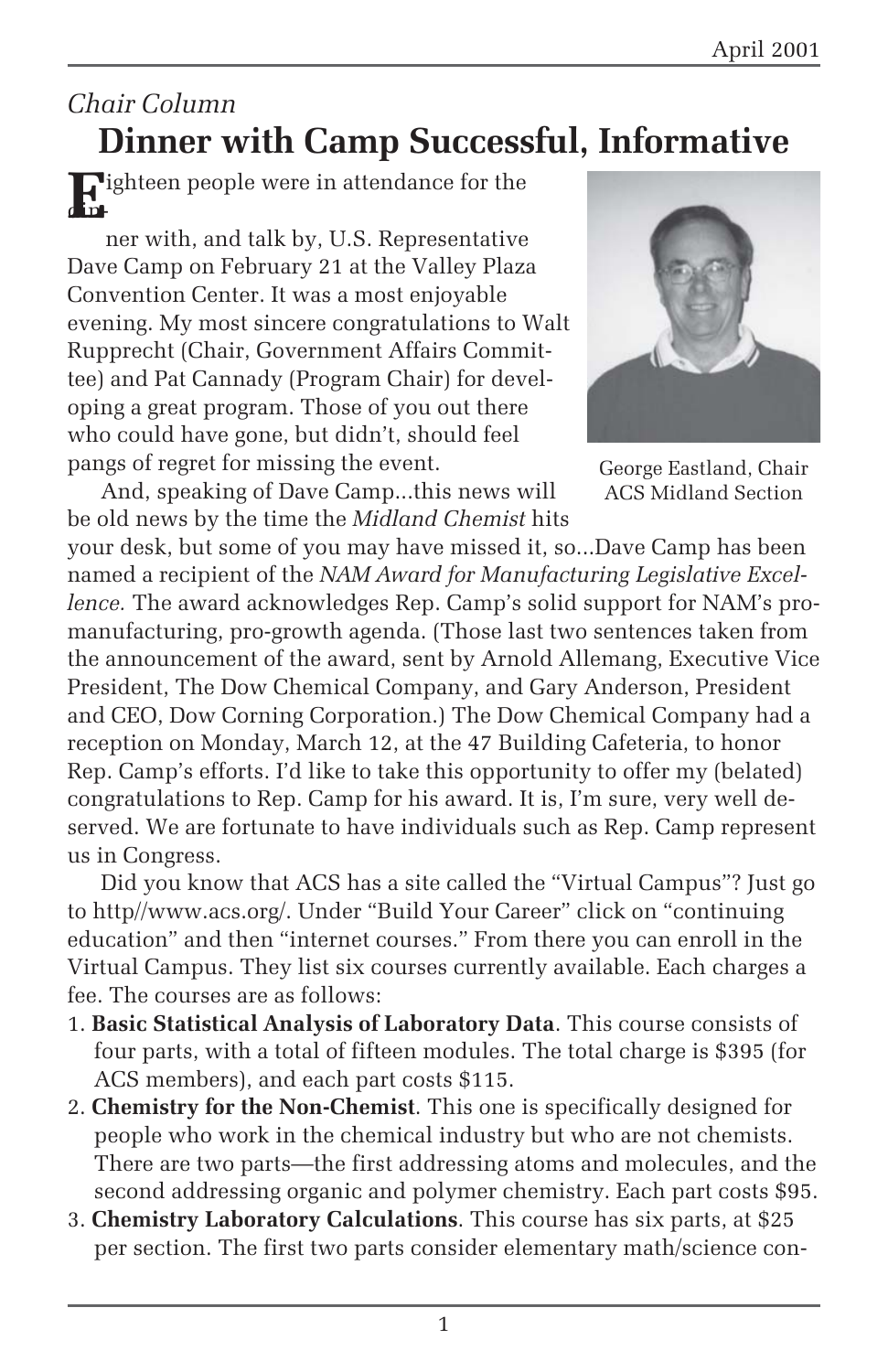cepts. The next three examine equilibrium concepts, and the last thermochemistry and electrochemistry.

- 4. **Computer Desktop Applications**. For \$95 apiece, you will get tutorials in Access 97, Excel 97, Powerpoint 97, and/or Word 97.
- 5. **Introduction to Gas Chromatography**. The cost is \$395. This course makes use of animation and interactive exercises and includes on-line testing.
- 6. **Laboratory and Industrial Safety**. The cost here is \$95 per section, and there are a number of sections, including Fire Prevention and Safety, OSHA Fire Prevention Release 2, OSHA Flammable and Combustible Liquids, and others.

Take a look—you might well find something that will be very useful to you. They seem to me, anyway, to be reasonably priced. You can work at your own speed, and you don't have to put up with nasty, grumpy profs like me.

Finally, for the academic chemist, I note that ACS runs "Chemistry in Context" workshops. The 2001 workshop is June 17–19, at the University of Oregon. The workshop provides an overview of the chemistry content, sample activities, laboratory experiments, and suggested assessment techniques in support of the philosophy that the CiC textbook employs. Here at SVSU we have, in the past, used the CiC book for our Natural Science (Chemistry) course.

Sery Jorkan

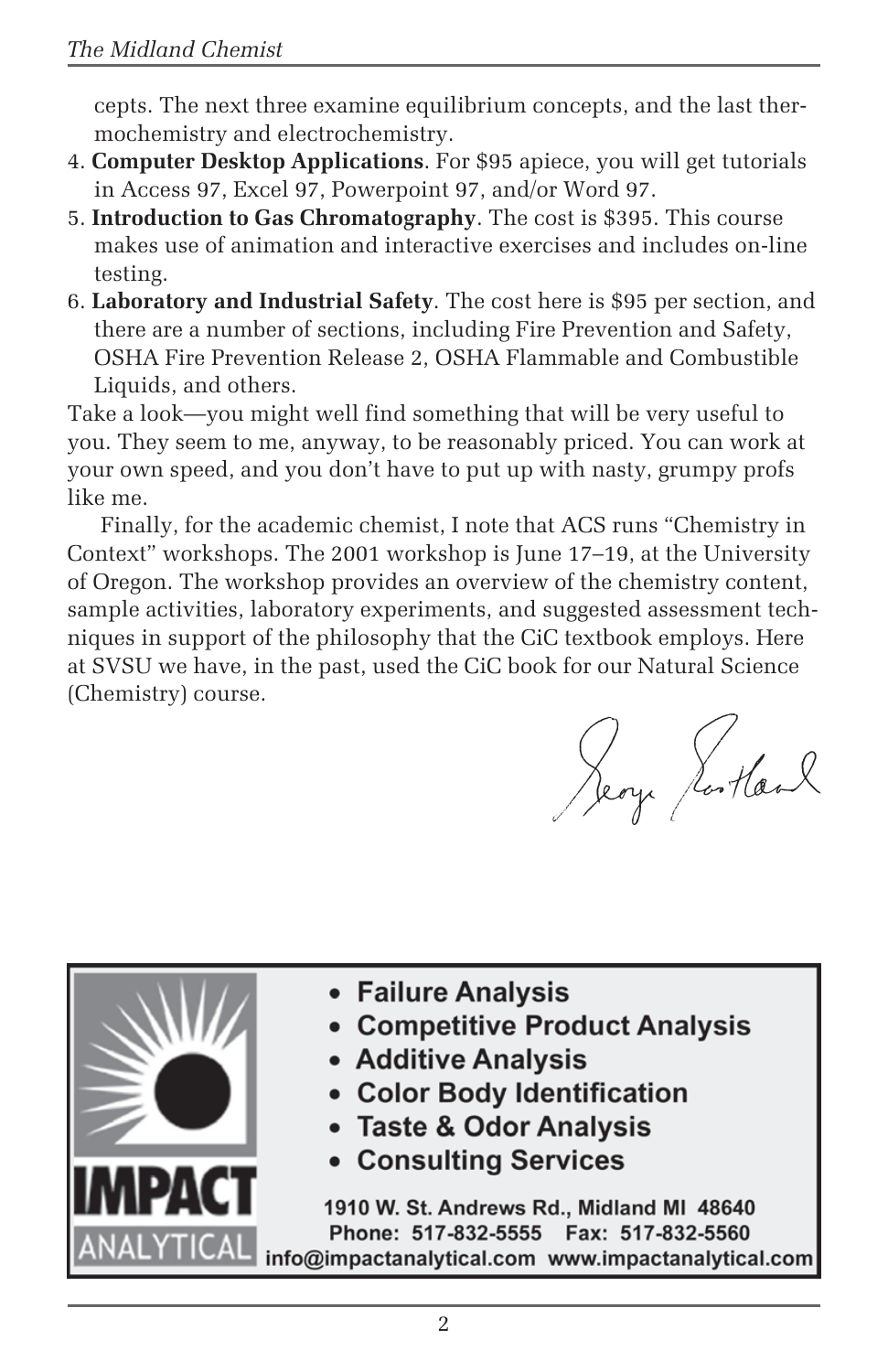## **Prof. Mark Discusses Technology of Elasticity**

#### *By Steve Keinath*

**D**r. James E. Mark, University of Cincinnati, will be featured at a tech nical society dinner meeting sponsored by SPE, ACS, and AIChE on May 1. Dr. Mark will be presenting "The Importance and Technical Status of Rubberlike Elasticity." A social hour and dinner will precede the presentation.

**Abstract:** The phenomenon of rubberlike elasticity is significant to the development of new elastomers and thermoplastic olefin (TPO) materials. The performance of products as diverse as rubbers, adhesives, and even molded parts owe their critical behavior to this important characteristic. Topics to be discussed in this presentation include simplified routes to thermoplastic elastomers, strain-induced crystallization, novel fillers, gel collapse, biomimicry, the biosynthesis of natural rubber, and stress-strain isotherms measured on single polymer chains. Historical high points, current status, and future directions in this field will be discussed with regard to materials, experimental techniques, and theory and simulations. In addition, some unsolved materials problems will be discussed along with projections about future directions and applications.

**Presenter:** Professor James E. Mark, Distinguished Research Professor, Department of Chemistry and Polymer Research Center, University of Cincinnati, and 2001 MMI Turner Alfrey Visiting Professor.

| Date:            | Tuesday, May 1, 2001                                                                                                    |                                                                            |  |
|------------------|-------------------------------------------------------------------------------------------------------------------------|----------------------------------------------------------------------------|--|
| Time:            | Social                                                                                                                  | $6:00$ p.m.                                                                |  |
|                  | Dinner                                                                                                                  | 6:30 p.m.                                                                  |  |
|                  | Program 7:30 p.m.                                                                                                       |                                                                            |  |
| <b>Location:</b> |                                                                                                                         | NADA Center, Northwood University, 4000 Whiting Drive,                     |  |
|                  |                                                                                                                         | Midland, MI 48640 517-835-7755                                             |  |
| Cost:            |                                                                                                                         | \$23.00 for SPE, ACS, and AIChE members with reserva-                      |  |
|                  | tions                                                                                                                   |                                                                            |  |
|                  |                                                                                                                         | \$13.00 for SPE, ACS, and AIChE student members with                       |  |
|                  | reservations<br>\$15.00 for other students with reservations<br>\$25.00 for others or SPE, ACS, and AIChE members with- |                                                                            |  |
|                  |                                                                                                                         |                                                                            |  |
|                  |                                                                                                                         |                                                                            |  |
|                  | out reservations                                                                                                        |                                                                            |  |
|                  |                                                                                                                         | <b>Reservations:</b> Reservations can be made via phone, fax, or e-mail to |  |
|                  |                                                                                                                         | Randi Merrington at MMI. They must be received no later                    |  |
|                  |                                                                                                                         | than Monday, April 23, 2001.                                               |  |
|                  | Phone:                                                                                                                  | 517-832-5555, ext. 555                                                     |  |
|                  | Fax:                                                                                                                    | 517-832-5560                                                               |  |
|                  | E-mail:                                                                                                                 | merringtonr@mmi.org                                                        |  |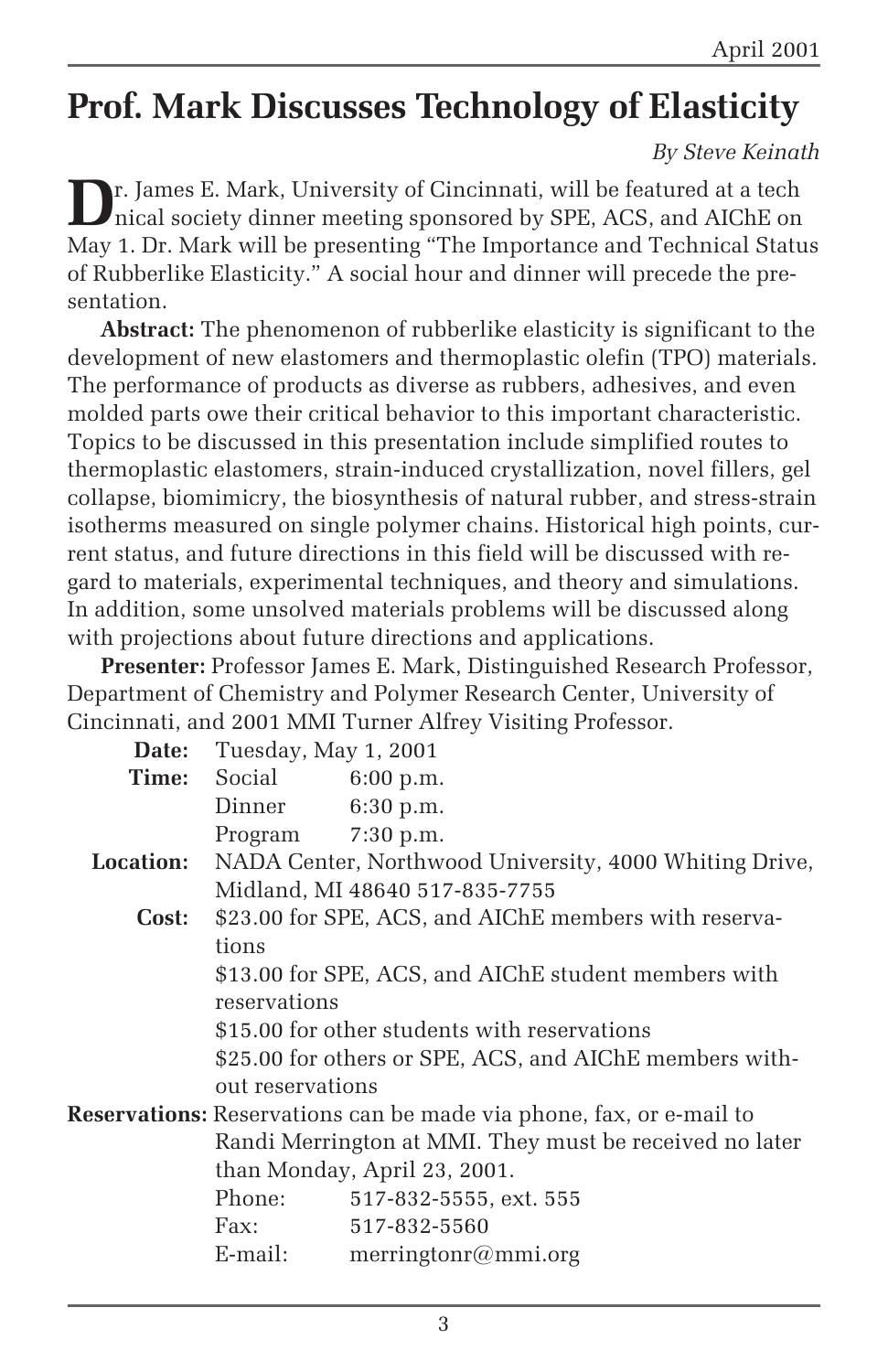## **Alfrey Visiting Professor/Course Announced**

*By Steve Keinath*

**P**rofessor James E. Mark of the University of Cincinnati is the 2001 Turner Alfrey Visiting Professor at Michigan Molecular Institute. Professor Mark will offer a course that surveys elastomers and the elastomeric behavior they exhibit. Specific topics will include:

- General concepts
- Cross-linking techniques
- Elasticity of a single chain
- Simplest statistical theories
- Refinements to the simplest theories
- Thermodynamics of elastic deformations
- Typical experimental techniques
- Comparisons between theory and experiment
- Ultimate properties
- Non-Gaussian theory
- Swelling and swelling equilibrium
- Network extraction studies
- Filled elastomers



Emphasis will be on important physical concepts and interpretations (strengthened by analogies with more familiar systems whenever possible), rather than rigorous derivations and mathematical complexity. Also included will be worked problems, discussion of major unsolved issues, and an extensive bibliography to this area of polymer science.

#### **Course 1028: Rubberlike Elasticity**

|                  | Lecturer: Professor James E. Mark, Distinguished Research Professor,           |
|------------------|--------------------------------------------------------------------------------|
|                  | Department of Chemistry, University of Cincinnati                              |
| <b>Location:</b> | Lecture Hall (Room 101), Michigan Molecular Institute,                         |
|                  | 1910 West St. Andrews Road, Midland, MI 48640                                  |
|                  | Time: Formal lectures: Monday-Friday, May 7-11, 2001, 3:00-                    |
|                  | 6:00 p.m.                                                                      |
|                  | <b>Fee:</b> There is no fee for auditors if they belong to organizations       |
|                  | participating in the Turner Alfrey Visiting Professorship                      |
|                  | Program: Dow Chemical, Dow Corning, Saginaw Valley                             |
|                  | State University, Central Michigan University, Michigan                        |
|                  | State University, and the Mid-Michigan Chapter of the SPE.                     |
|                  | For all others, a course fee of \$250 will be required at regis-               |
|                  | tration. All participants, however, must register.                             |
|                  | <b>Registration:</b> Pre-registration is required one week in advance with the |
|                  | registrar in writing or by calling (517) 832-5555, ext. 555.                   |

4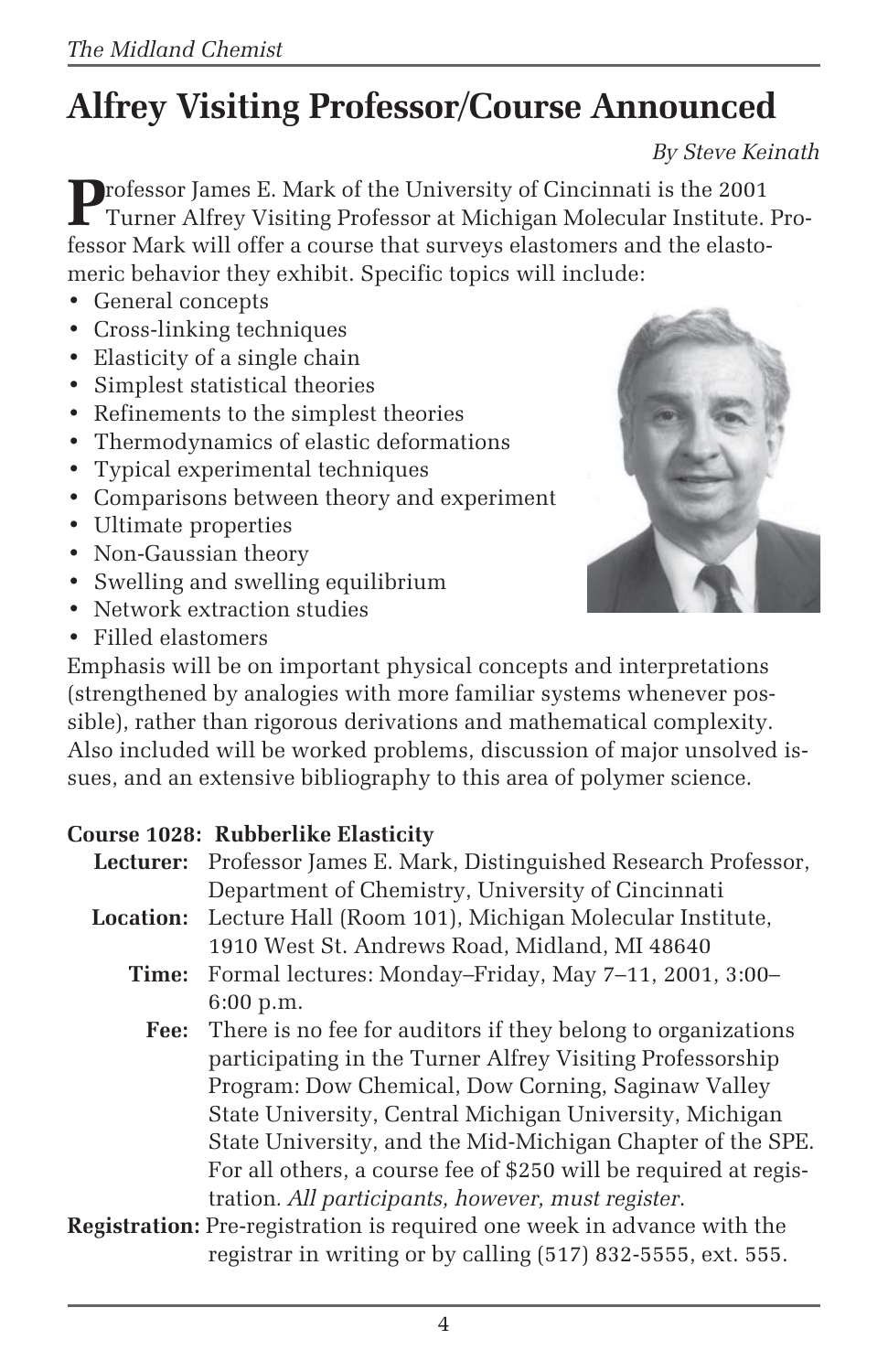#### **Professor James E. Mark**

Professor Mark joined the University of Cincinnati in 1977 as Professor of Chemistry and was named the first Distinguished Research Professor of the university in 1987. He also held positions as Director or Co-Director of the Polymer Research Center (1977-1993) and Chairman of the Physical Chemistry Division (1977-1984) at the University of Cincinnati. He began his academic career at the Polytechnic Institute of Brooklyn as Assistant Professor of Chemistry (1964-1967). He then joined the University of Michigan where he rose through the ranks from Assistant Professor to Professor of Chemistry (1967-1977).

His educational background includes a B.S. degree in chemistry from Wilkes College in 1957, a Ph.D. degree in physical chemistry from the University of Pennsylvania (Philadelphia) in 1962, and postdoctoral experience with P.J. Flory at Stanford University over the period 1962-1964.

Professor Mark has been the recipient of numerous honors and awards. Among these are the George Stafford Whitby Award from the ACS Rubber Division (1991), ACS Award in Applied Polymer Science (1994), Charles Goodyear Medal from the ACS Rubber Division (1999), and the Paul J. Flory Polymer Education Award from the ACS Division of Polymer Chemistry (2000). He also has received a number of distinguished teaching, research, and faculty scholarship awards during his tenure at the University of Cincinnati.

## **Call for 2002 Officer Candidates**

**T**ere's your chance to become more involved in your local ACS Section! We need candidates to run for the following positions for 2002.

| Chair-Elect                    |
|--------------------------------|
| Secretarv                      |
| Treasurer                      |
| Chair, Nominations & Elections |

#### **One-Year Terms Three-Year Terms**

Councilor Alternate Councilor Directors (3 positions open)

If you are interested in running for any of these positions or know someone who might be interested, please contact Steve Keinath at 517-832- 5555, ext. 588, or via e-mail at skeinath@mmi.org. If you have any questions regarding these positions, you can contact the current officers. They are listed along with their phone numbers, e-mail addresses, etc., on the Midland Section ACS website at http://membership.acs.org/M/Midl/ Leaders.htm. You can also look up the job descriptions for these positions on the Midland Section ACS Website at http://membership.acs.org/M/ Midl/JobDes.htm.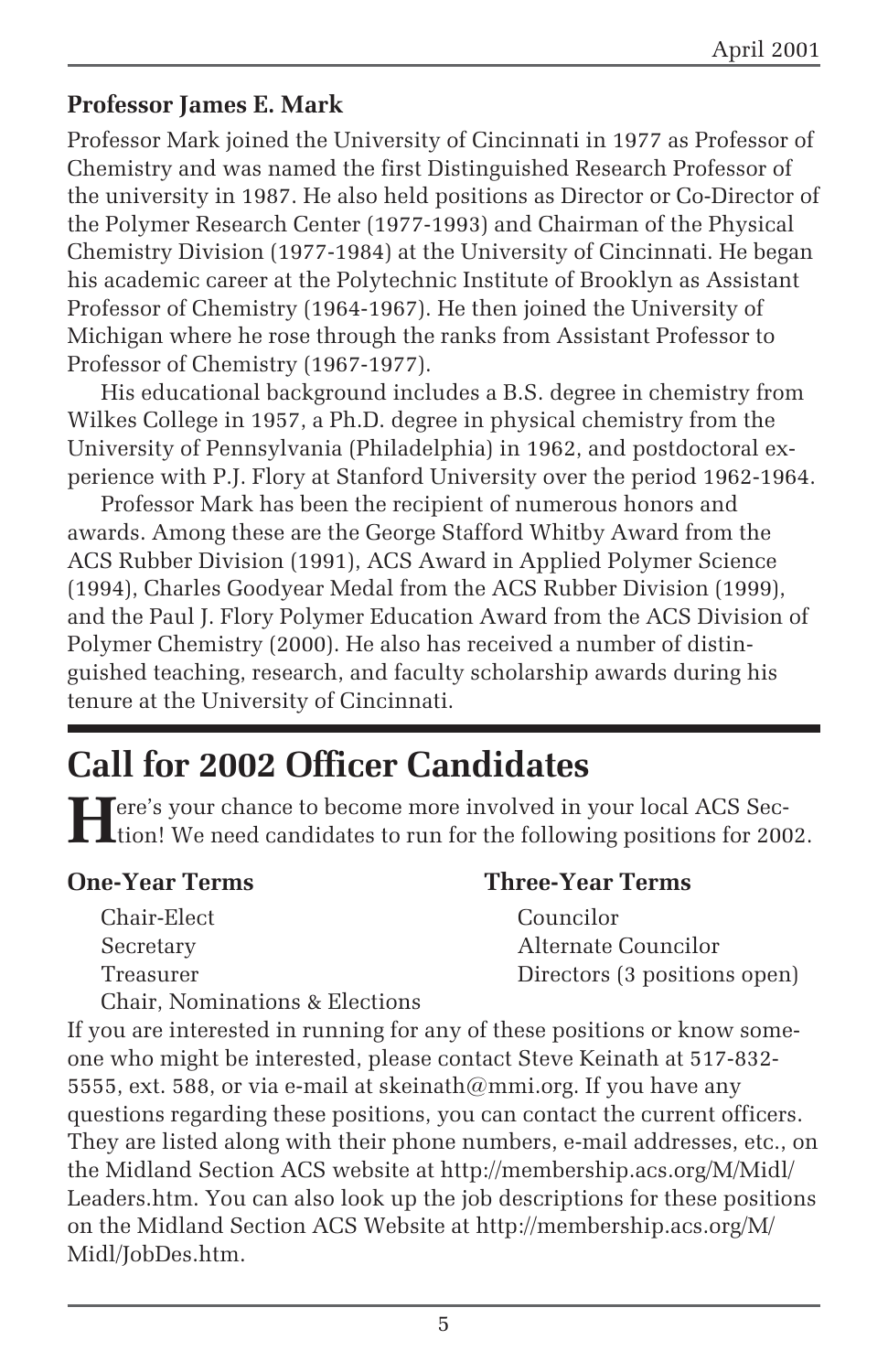## **What's Happening with MMTG**

#### *By Phyllis Anderson*

**T**ello again from the Mid-Michigan Technician Group (MMTG). I just wanted to take the opportunity to keep you informed about what we are doing and what we have planned for the next few weeks. We have written a brochure describing MMTG and the benefits associated with belonging to a national technologist's group. It is ready to go to the printer and will be ready for distribution at our local and national meetings. We are also having a "contest" for a lapel pin design. The winner will be chosen at the April MMTG meeting. We will then have the design made into lapel pins for distribution at national and local events.

We held our first social event on March 12, 2001, at the planetarium in Bay City. On May 30, John Fortman, an ACS tour speaker, will give his presentation on the "Serious and Delirious Use of Chemistry in the Movies." The meeting will be held during lunch time at a Dow Chemical facility. We have heard this is an excellent presentation and are looking forward to learning a new application of chemistry. For more information on any of these programs, please contact Phyllis Anderson by phone at 517-638-6006 or by e-mail at pkanderson@dow.com.

# We're responsible.

In 1988, the American Chemistry Council (ACC) launched Responsible Care® to respond to public concerns about the manufacture and use of Chemicals.

Through this initiative, Dow Corning Corporation and other ACC members and partners are committed to continually improving our responsible management of chemicals.

We're responsible because we care.





© 2001 Dow Corning Corporation. *Dow Corning* is a registered trademark<br>of Dow Corning Corporation. *Responsible Care* is a registered service mark<br>of the American Chemistry Council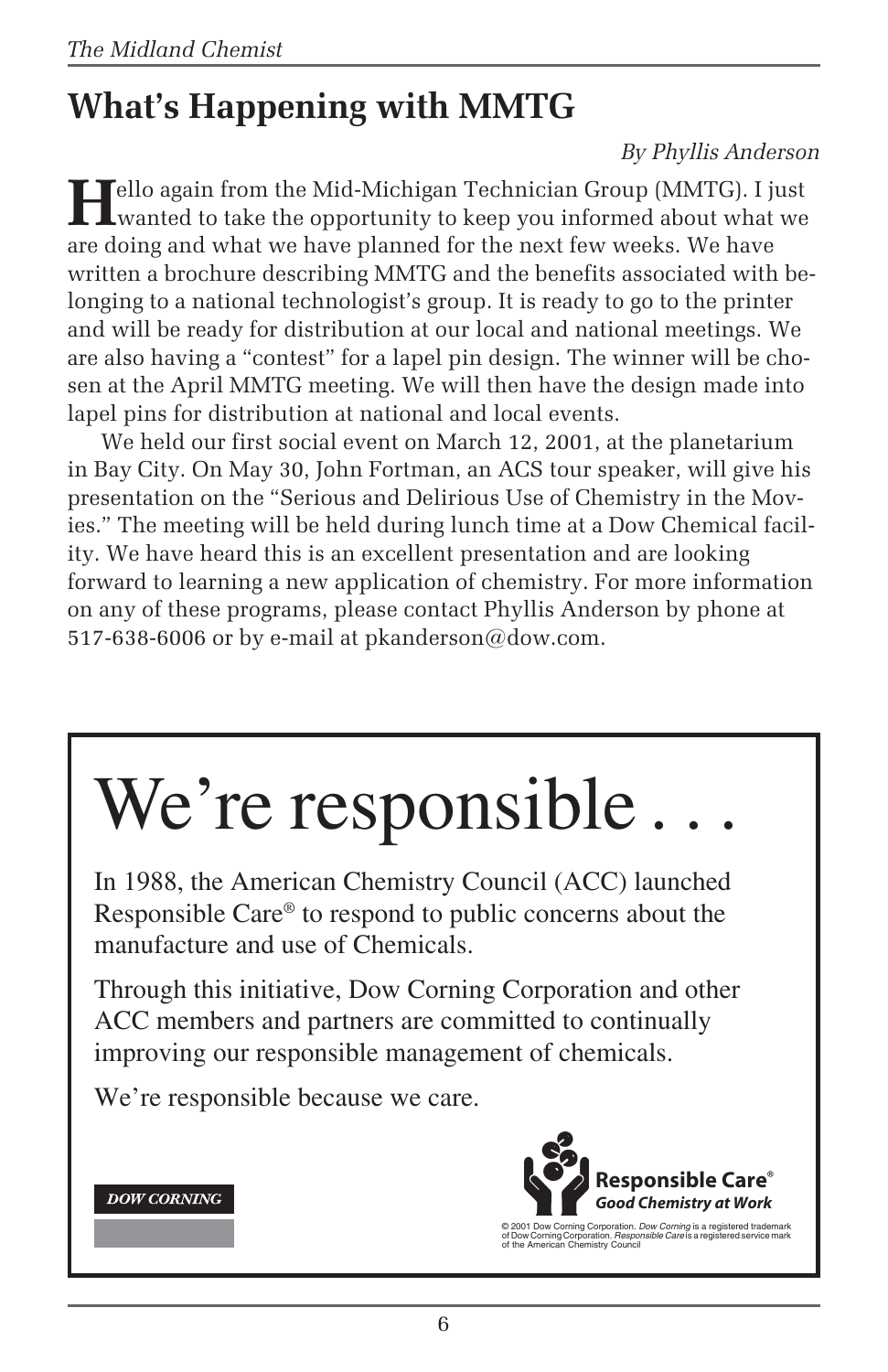## **Tenth Annual Spring Science Education Recognition Dinner Salute to Excellence—Places of Chemistry**

Wednesday, April 25, 2001 6:00 p.m. to 9:00 p.m. Hall of Ideas, Midland Center for the Arts 1801 West St. Andrews Midland, Michigan

Program:

| 6:00 p.m.   | Reception                   |
|-------------|-----------------------------|
| $7:00$ p.m. | <b>Buffet Dinner</b>        |
| $8:00$ p.m. | <b>Awards Presentations</b> |

**T**eachers and students will be honored for outstanding achievements<br>in the case of the case of the case of the case of the case of the case of the case of the case of the case of the case of the case of the case of the ca

science education at the 2001 Recognition Dinner. The Midland Section's Science Literacy Committee will recognize important places in chemistry as part of ACS's Salute to Excellence. Attendees can tour the Hall of Ideas museum and Center for the Arts exhibits prior to dinner.

 The cost of the dinner is \$15.00 per person and includes appetizers, dinner, dessert, and beverage.

Please respond by mail using the form below. Your dinner reservation request must be received by April 11, 2001. You may also register by fax  $(517-774-3883)$  or e-mail (p.squattrito@cmich.edu) and pay at the door. The Center for the Arts is located off of Eastman Avenue between M-20 and Saginaw Road. This event is co-sponsored by the Midland Section of the American Chemical Society (underwritten by grants from The Dow Chemical Company and Dow Corning Corporation) and the Hall of Ideas. For further information, contact Phil Squattrito at 517-774-4407.

*To reserve your place, return this form with payment by April 11, 2001 to* Phil Squattrito, Department of Chemistry, Central Michigan University, Mt. Pleasant, MI 48859.

| Name(s):                                                           |                 |
|--------------------------------------------------------------------|-----------------|
| Affiliation:                                                       |                 |
| Address:                                                           |                 |
| Phone/Email:                                                       | ACS member? Y N |
| Enclose payment of \$15.00 per person. Checks should be payable to |                 |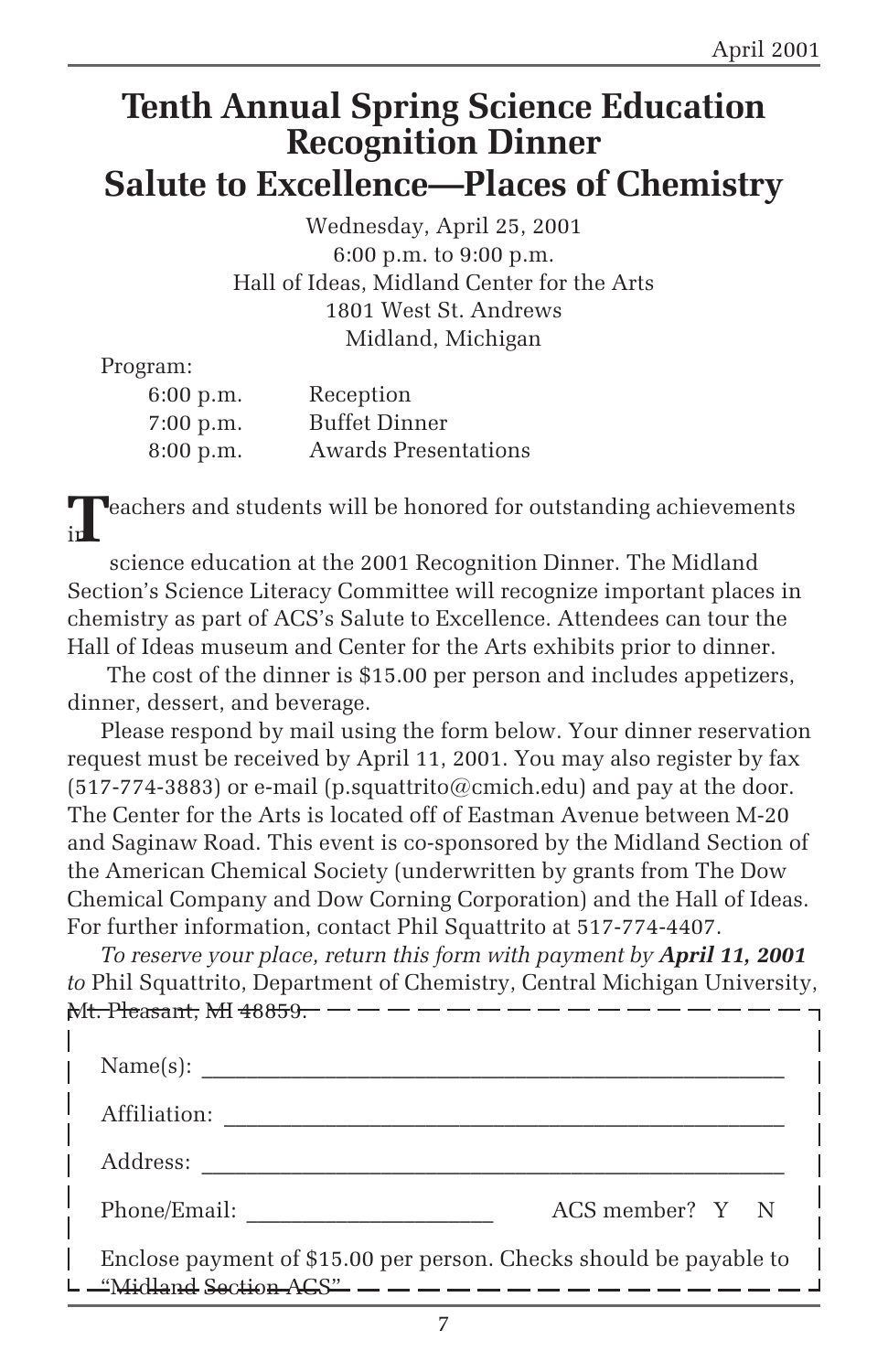#### *Call for Nominations* **Salutes to Excellence Program Recognizes Positive Impacts of Chemistry**

*By Karol Childs*

The Salutes to Excellence program is sponsored by the American<br>Chemical Society. It provides an opportunity to recognize the contribution of Places of Chemistry, People of Chemistry, and Products of Chemistry within the five-county area of the Midland Section (Isabella, Midland, Bay, Saginaw, and Gratiot). There will be three events to honor the recipients of the Salutes awards.

We invite you to nominate places, people, and products for this recognition. Please include in your nomination:

- Your name, phone number, e-mail, and postal addresses
- Place/person/product's address and phone number
- Particular achievement being recognized

The deadlines for remaining nominations are as follows:

- Practitioners of Chemistry June 1
- Products of Chemistry September 1

Send nominations to Karol Childs at childs@mcfta.org, 517-631-5930 X1215, or Gretchen Kohl at gretchen.kohl@dowcorning.com, 517-496- 8200.

## **New ACS Publication Now Available**

**The ACS publication** Nano Letters reports on fundamental research in all branches of the theory and practice of nanoscience and nanotechnology. It will provide rapid disclosure of the key elements of a study, publishing preliminary, experimental, and theoretical results on the physical, chemical, and biological phenomena, processes, and applications of structures within the nanoscale range.

Areas of interest include:

- Synthesis and processing of organic, inorganic, and hybrid nanosized materials by physical, chemical, and biological methods
- Modeling and simulation of synthetic, assembly, and interaction processes
- Characterization of unique size properties
- Realization and application of novel nanostructures and nanodevices

Web access to *Nano Letters* is free through June 30, 2001 (http:// pubs.acs.org/journals/nalefd/index.html).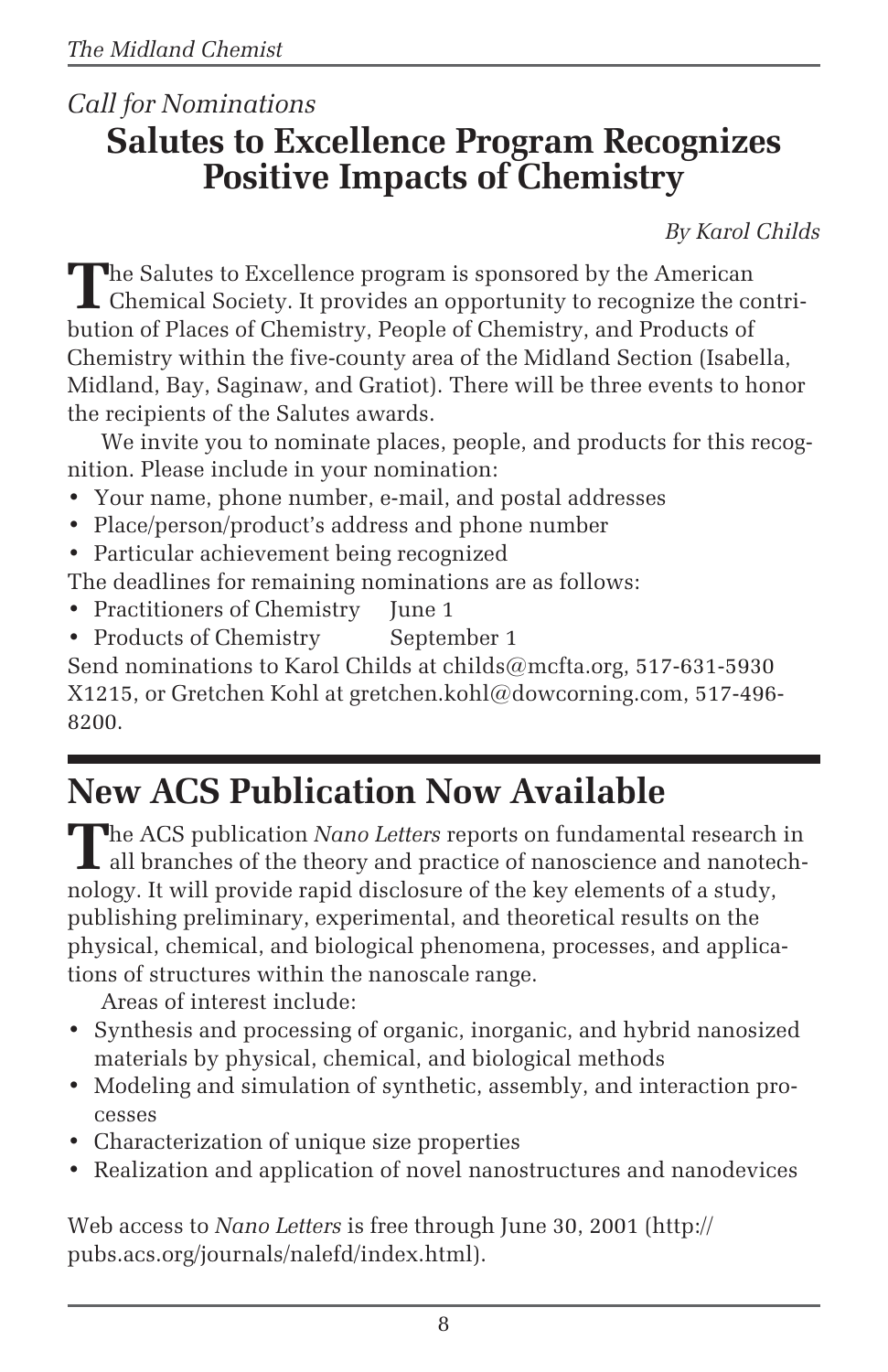## **The Next Big Thing is Small**

#### *By Phyllis Sabin*

Khakis that stay dry in the rain! Chemically synthesize a computer!<br>Use DNA to power a primitive robot to track down and destroy cancer cells! Suddenly the subject of "nano" has catapulted into the public limelight. What once seemed like science fiction is now looking more and more like science. Dr. James R. Heath, Professor, Department of Chemistry and Biochemistry at UCLA transforms "nanotech" from sci-fi fantasy into a real world understanding of promise and potential. MATRIX:MIDLAND Festival presents "Nanoscience, Nanotechnology, and Molecular Electronics" on Thursday, May 31, 2001 at 7:30 p.m. in the Midland Center for the Arts Little Theatre.

Tickets will go on sale at the Midland Center for the Arts Box Office for Dr. Heath's presentation of "Nanoscience, Nanotechnology, and Molecular Electronics" on April 5, 2001. Admission is \$15 for adults and \$10 for students. Group discounts are available for groups of 10 or more. For additional information and to purchase tickets, contact the MCFTA Box Office at (517) 631-8250 or (800) 523-7649.